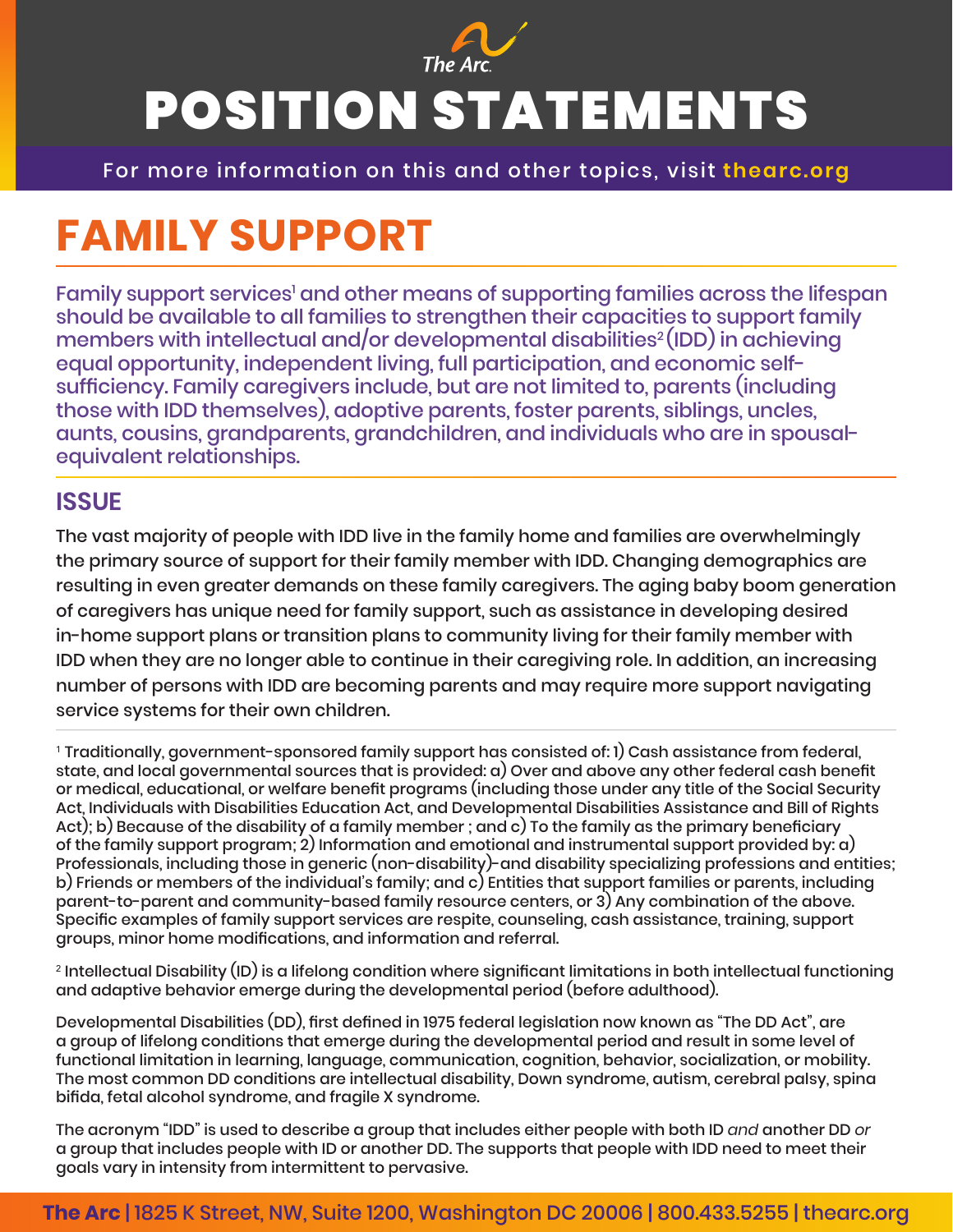State IDD service systems are increasingly being built around the expectation that adults with IDD will reside in the family home. This is not consistent with other national policies for vulnerable populations. Nor is it consistent with the vision of self-determination.

Unfortunately, the increasing reliance on families is not being met with commensurate support. A generation ago, families were discouraged from keeping their family members with IDD at home and encouraged to use costly publicly financed institutional placements. Today, they face the other extreme where they are expected to be willing and able to provide lifelong support to their family member with IDD in place of appropriate community supports, even in cases when residing in the family home may not be a good option for adults with IDD or the family caregivers.

There is no comprehensive family support system in the U.S. Instead, the vast majority of publicly provided family support services are funded through Medicaid home and communitybased services (HCBS) waivers and some states provide limited family support using state general fund dollars. Consequently, beneficiaries of family support experience the same portability and mobility limitations as those receiving other Medicaid HCBS. This affects families (including military families) who either have to relocate to another state and begin the application and waiting process anew or who have to forfeit personal or career opportunities in other states.

Relatively small proportions of federal and state funding for persons with IDD are committed to family support, despite increasing numbers of people with IDD living with family for longer periods. Consequently, though family support is often critical for avoiding more segregated placements in costly and inappropriate institutions for the family member with IDD, the needed supports are frequently insufficient or unavailable.

### **POSITION**

Comprehensive, universally accessible family support must be provided in order to strengthen families socially, emotionally, physically, and financially. It must:

- Strengthen the caregiving efforts of families, with special emphasis on their emotional and physical health, financial and material needs, and parenting and family interaction;
- Enhance the quality of life of all family members, and increase their access to supports and services for themselves and their members with IDD;
- Create and provide meaningful support to parents with IDD designed to ensure maximum opportunity for family wellness and cohesion;
- Enable families to make informed choices regarding the nature of community supports for themselves and their members with disabilities, including the use of supported decision making for family members with IDD;
- Help families with minor members to stay intact, preventing any type of out-of-home placements for a minor child, particularly institutions or congregate settings;
- Ensure that all employed caregivers have access to comprehensive paid leave, including job protection and sufficient wage replacement;
- Provide information, resources, and support to families of people transitioning from institutional placements to community homes;